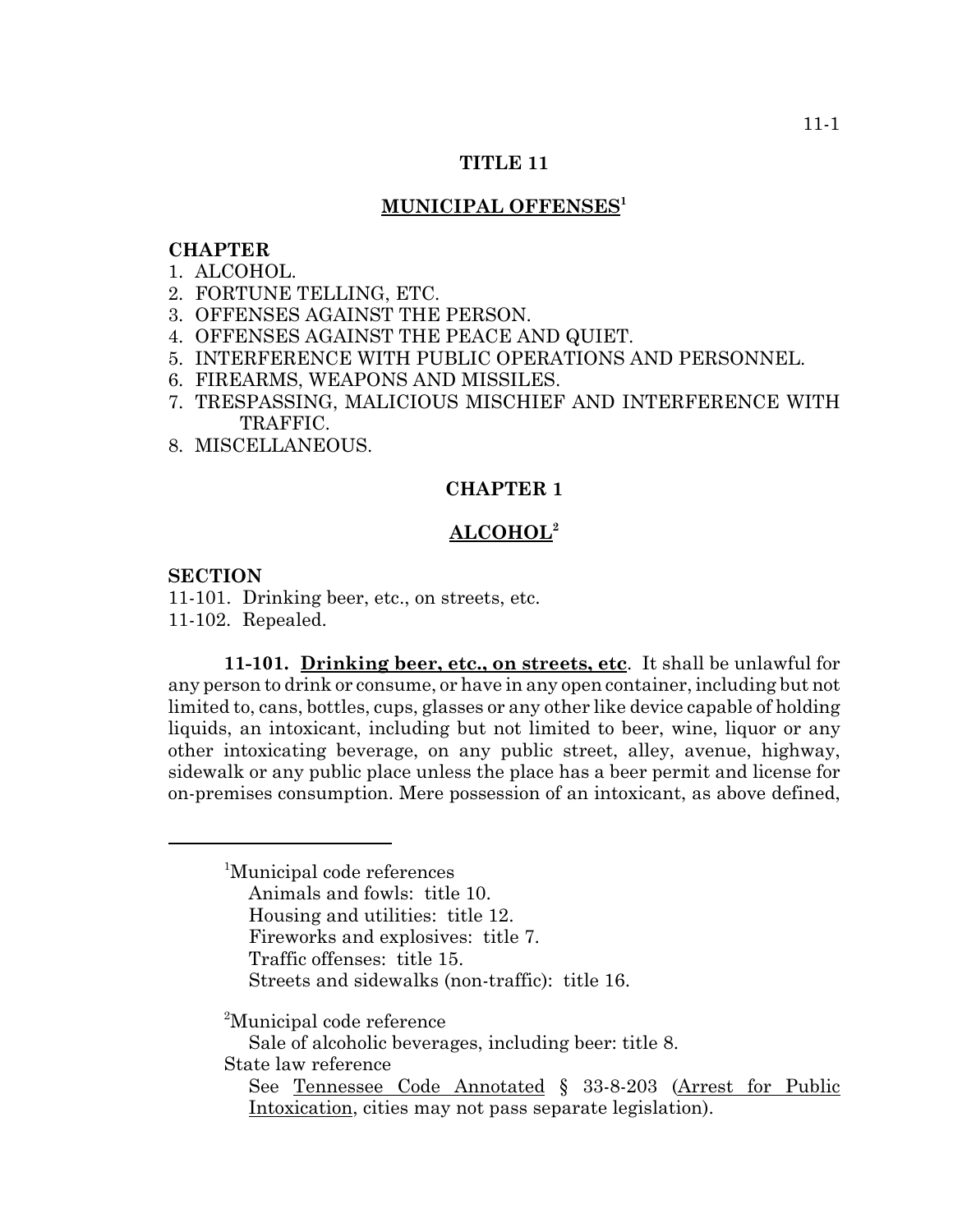in a pubic park or on a public school ground shall be deemed unlawful irrespective of whether that intoxicant is opened or unopened at the time it is found. (1972 Code, § 10-228)

**11-102. Repealed**. (1972 Code, § 10-222, as repealed by Ord. #1043, Sept. 2003)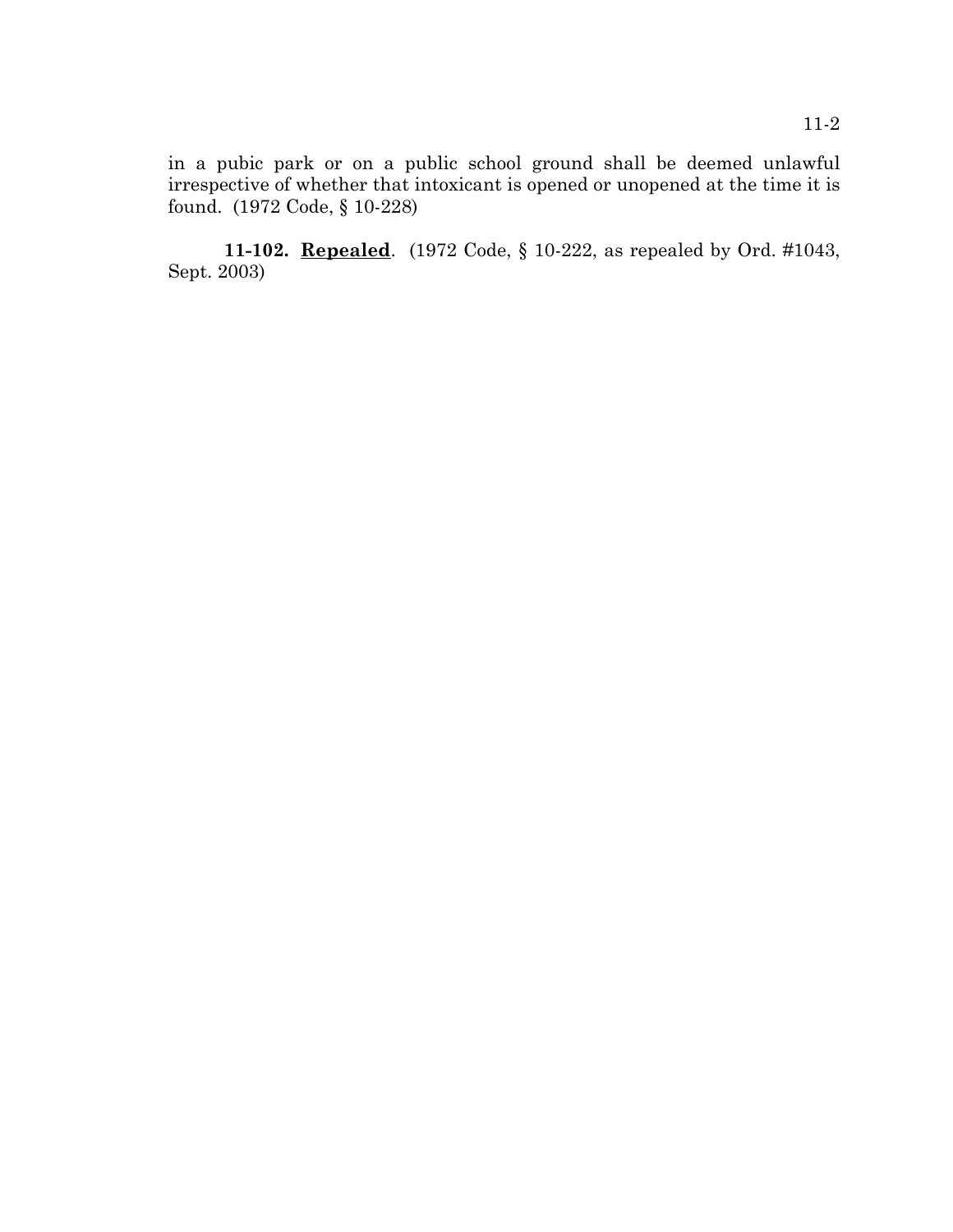# **FORTUNE TELLING, ETC.**

# **SECTION**

11-201. Fortune telling, etc.

**11-201. Fortune telling, etc**. It shall be unlawful for any person to hold himself forth to the public as a fortune teller, clairvoyant, hypnotist, spiritualist, palmist, phrenologist, or other mystic endowed with supernatural powers. (1972 Code, § 10-234)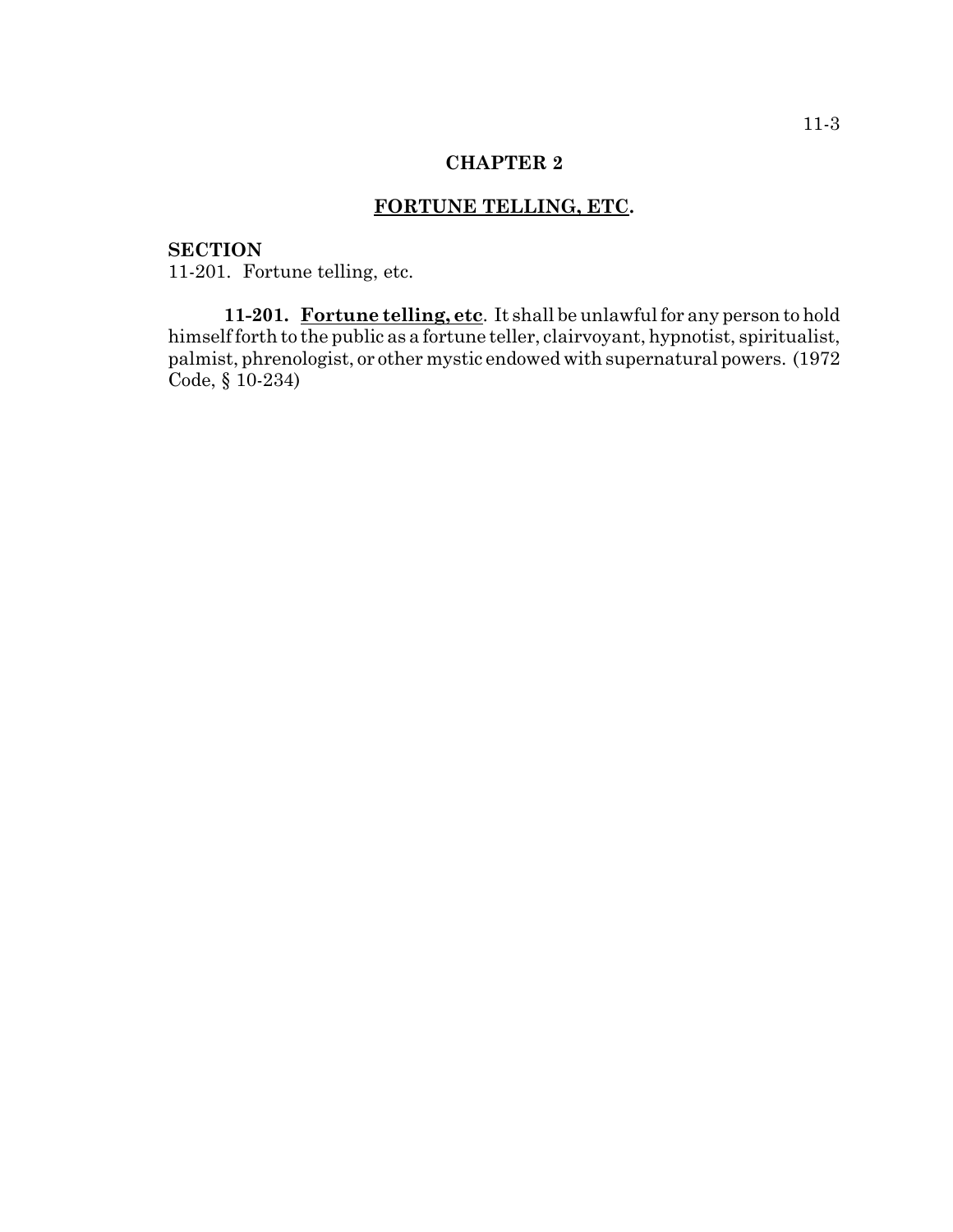# **OFFENSES AGAINST THE PERSON**

# **SECTION**

11-301. [Repealed.]

**11-301. [Repealed.]** (1972 Code, § 10-201, as repealed by Ord. #1186, Nov. 2007)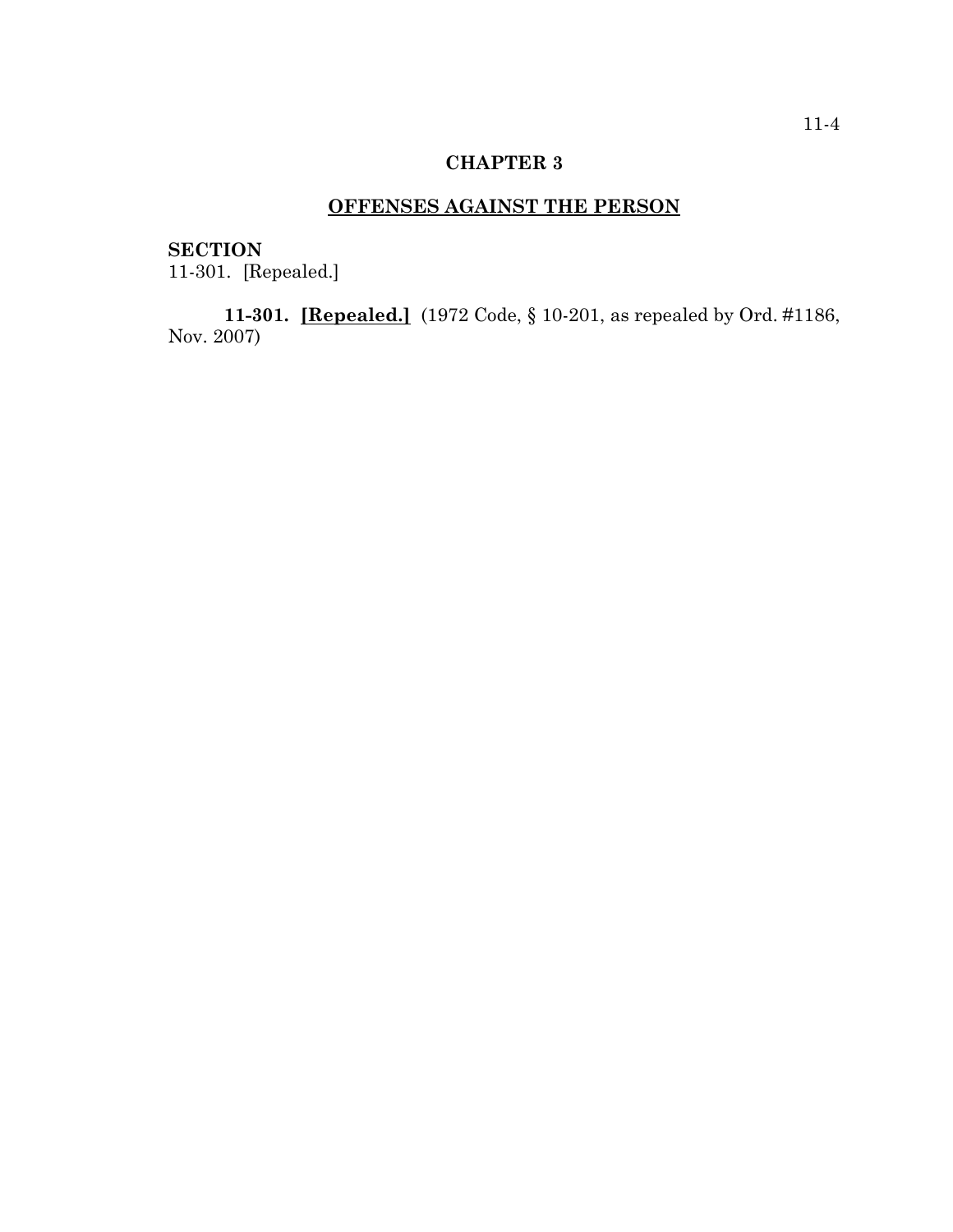# **OFFENSES AGAINST THE PEACE AND QUIET**

#### **SECTION**

11-401. Disturbing the peace. 11-402. Anti-noise regulations.

**11-401. Disturbing the peace**. No person shall disturb, tend to disturb, or aid in disturbing the peace of others by violent, tumultuous, offensive, or obstreperous conduct, and no person shall knowingly permit such conduct upon any premises owned or possessed by him or under his control. (1972 Code, § 10-202)

**11-402. Anti-noise regulations**. Subject to the provisions of this section, the creating of any unreasonably loud, disturbing, and unnecessary noise is prohibited. Noise of such character, intensity, or duration as to be detrimental to the life or health of any individual, or in disturbance of the public peace and welfare, is prohibited.

(1) Miscellaneous prohibited noises enumerated. The following acts, among others, are declared to be loud, disturbing, and unnecessary noises in violation of this section, but this enumeration shall not be deemed to be exclusive, namely:

(a) Blowing horns. The sounding of any horn or signal device on any automobile, motorcycle, bus, streetcar, or other vehicle while not in motion except as a danger signal if another vehicle is approaching, apparently out of control, or if in motion, only as a danger signal after or as brakes are being applied and deceleration of the vehicle is intended; the creation by means of any such signal device of any unreasonably loud or harsh sound; and the sounding of such device for an unnecessary and unreasonable period of time.

(b) Radios, phonographs, etc. The playing of any radio, phonograph, or any musical instrument or sound device, including but not limited to loudspeakers or other devices for reproduction or amplification of sound, either independently of or in connection with motion pictures, radio, or television, in such a manner or with such volume, particularly during the hours between 11:00 P.M. and 7:00 A.M., as to annoy or disturb the quiet, comfort, or repose of persons in any office or hospital, or in any dwelling, hotel, or other type of residence, or of any person in the vicinity.

(c) Yelling, shouting, hooting, etc. Yelling, shouting, hooting, whistling, or singing on the public streets, particularly between the hours of 11:00 P.M. and 7:00 A.M., or at any time or place so as to annoy or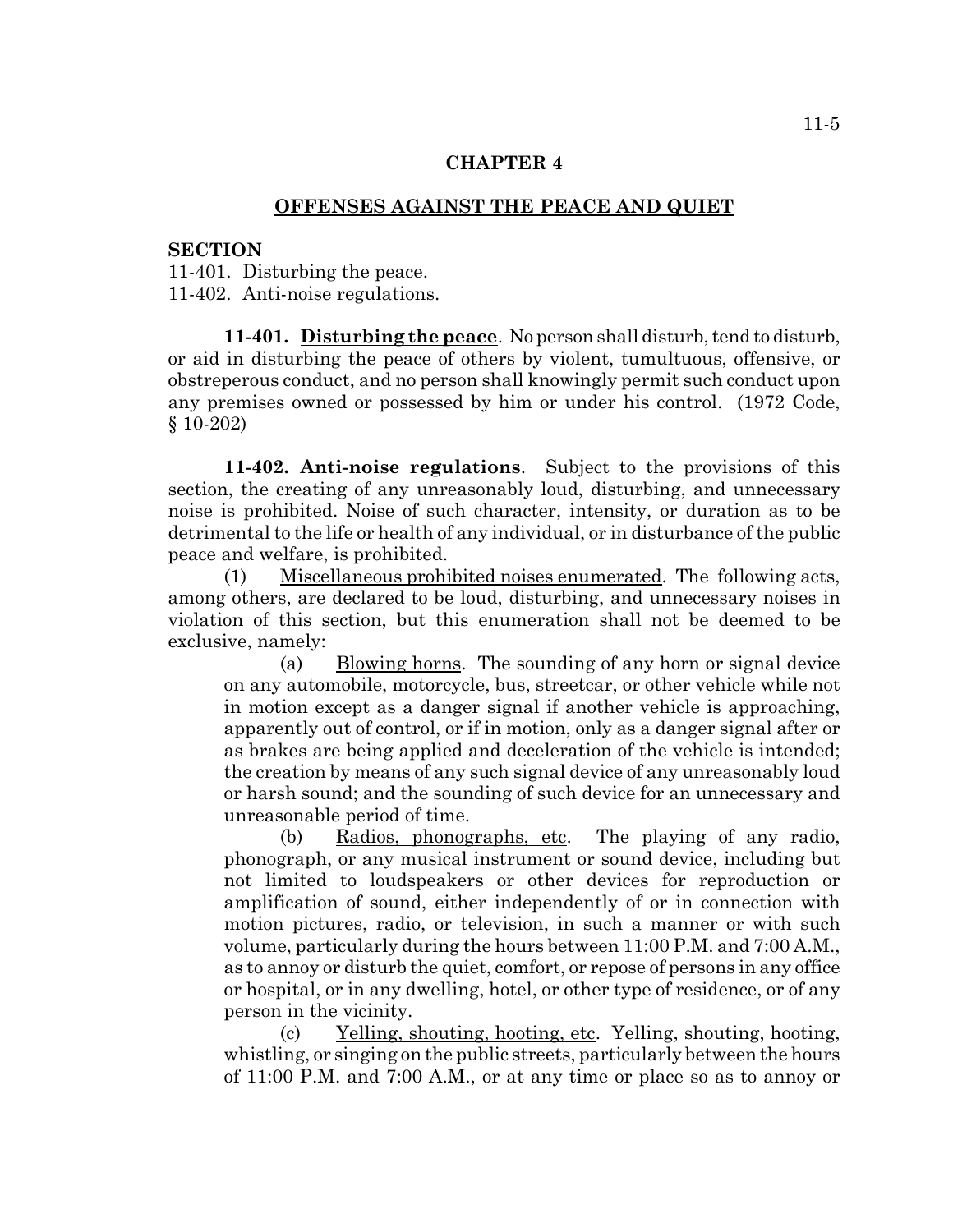disturb the quiet, comfort, or repose of any persons in any hospital, dwelling, hotel, or other type of residence, or of any person in the vicinity.

(d) Pets. The keeping of any animal, bird, or fowl which by causing frequent or long continued noise shall disturb the comfort or repose of any person in the vicinity.

(e) Use of vehicle. The use of any automobile, motorcycle, streetcar, or vehicle so out of repair, so loaded, or in such manner as to cause loud and unnecessary grating, grinding, rattling, or other noise.

(f) Blowing whistles. The blowing of any steam whistle attached to any stationary boiler, except to give notice of the time to begin or stop work or as a warning of fire or danger, or upon request of proper municipal authorities.

(g) Exhaust discharge. To discharge into the open air the exhaust of any steam engine, stationary internal combustion engine, motor vehicle, or boat engine, except through a muffler or other device which will effectively prevent loud or explosive noises therefrom.

(h) Building operations. The erection (including excavation), demolition, alteration, or repair of any building in any residential area or section or the construction or repair of streets and highways in any residential area or section, other than between the hours of 7:00 A.M. and 6:00 P.M. on week days, except in case of urgent necessity in the interest of public health and safety, and then only with a permit from the building inspector granted for a period while the emergency continues not to exceed thirty (30) days. If the building inspector should determine that the public health and safety will not be impaired by the erection, demolition, alteration, or repair of any building or the excavation of streets and highways between the hours of 6:00 P.M. and 7:00 A.M., and if he shall further determine that loss or inconvenience would result to any party in interest through delay, he may grant permission for such work to be done between the hours of 6:00 P.M. and 7:00 A.M. upon application being made at the time the permit for the work is awarded or during the process of the work.

(i) Noises near schools, hospitals, churches, etc. The creation of any excessive noise on any street adjacent to any hospital or adjacent to any school, institution of learning, church, or court while the same is in session.

(j) Loading and unloading operations. The creation of any loud and excessive noise in connection with the loading or unloading of any vehicle or the opening and destruction of bales, boxes, crates, and other containers.

(k) Noises to attract attention. The use of any drum, loudspeaker, or other instrument or device emitting noise for the purpose of attracting attention to any performance, show, or sale or display of merchandise.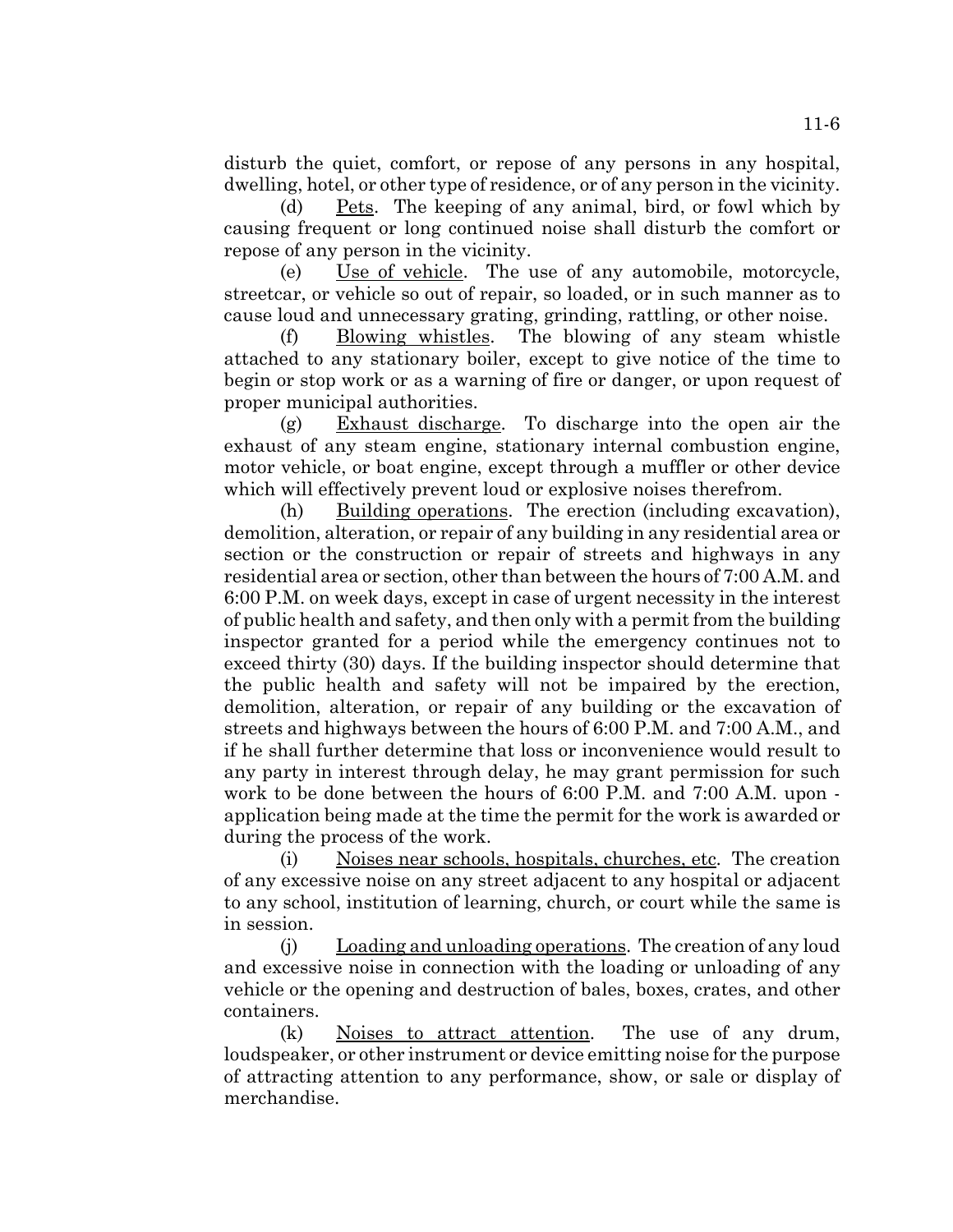(l) Loudspeakers or amplifiers on vehicles. The use of mechanical loudspeakers or amplifiers on trucks or other moving or standing vehicles for advertising or other purposes.

(2) Exceptions. None of the terms or prohibitions hereof shall apply to or be enforced against:

(a) Municipal vehicles. Any vehicle of the municipality while engaged upon necessary public business.

(b) Repair of streets, etc. Excavations or repairs of bridges, streets, or highways at night, by or on behalf of the municipality, the county, or the state, when the public welfare and convenience renders it impracticable to perform such work during the day.

(c) Noncommercial and nonprofit use of loudspeakers or amplifiers. The reasonable use of amplifiers or loudspeakers in the course of public addresses which are noncommercial in character and in the course of advertising functions sponsored by nonprofit organizations. However, no such use shall be made until a permit therefor is secured from the finance director. Hours for the use of an amplifier or public address system will be designated in the permit so issued and the use of such systems shall be restricted to the hours so designated in the permit. (1972 Code, § 10-233, as amended by Ord. #808, Jan. 1998)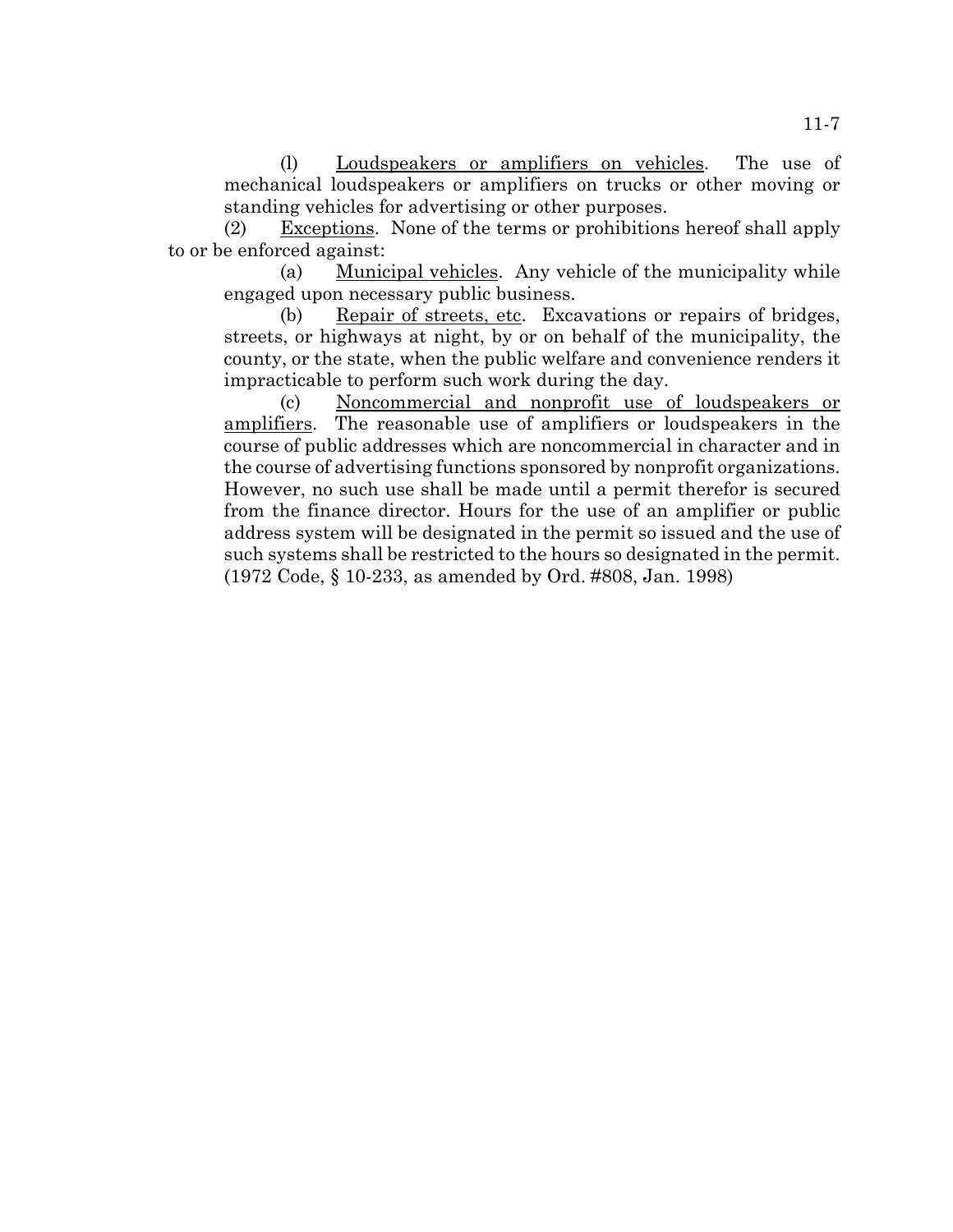# **INTERFERENCE WITH PUBLIC OPERATIONS AND PERSONNEL**

# **SECTION**

- 11-501. Escape from custody or confinement.
- 11-502. Impersonating a government officer or employee.
- 11-503. False emergency alarms.
- 11-504. Resisting or interfering with a policeman or fireman.
- 11-505. Coercing people not to work.

**11-501. Escape from custody or confinement**. It shall be unlawful for any person under arrest or otherwise in custody of or confined by the municipality to escape or attempt to escape, or for any other person to assist or encourage such person to escape or attempt to escape from such custody or confinement. (1972 Code, § 10-209)

**11-502. Impersonating a government officer or employee**. No person other than an official police officer of the municipality shall wear the uniform, apparel, or badge, or carry any identification card or other insignia of office like or similar to, or a colorable imitation of that adopted and worn or carried by the official police officers of the municipality. Furthermore, no person shall deceitfully impersonate or represent that he is any government officer or employee. (1972 Code, § 10-211)

**11-503. False emergency alarms**. It shall be unlawful for any person to intentionally make, turn in, or give a false alarm of fire, or of need for police or ambulance assistance, or to aid or abet in the commission of such act. (1972 Code, § 10-217)

**11-504. Resisting or interfering with a policeman or fireman**. It shall be unlawful for any person to resist or in any way interfere with or attempt to interfere with any policeman or fireman while such officer is in the discharge or apparent discharge of his duty. (1972 Code, § 10-210)

**11-505. Coercing people not to work**. It shall be unlawful for any person in association or agreement with any other person to assemble, congregate, or meet together in the vicinity of any premises where other persons are employed or reside for the purpose of inducing any such other person by threats, coercion, intimidation, or acts of violence to quit or refrain from entering a place of lawful employment. It is expressly not the purpose of this section to prohibit peaceful picketing. (1972 Code, § 10-230)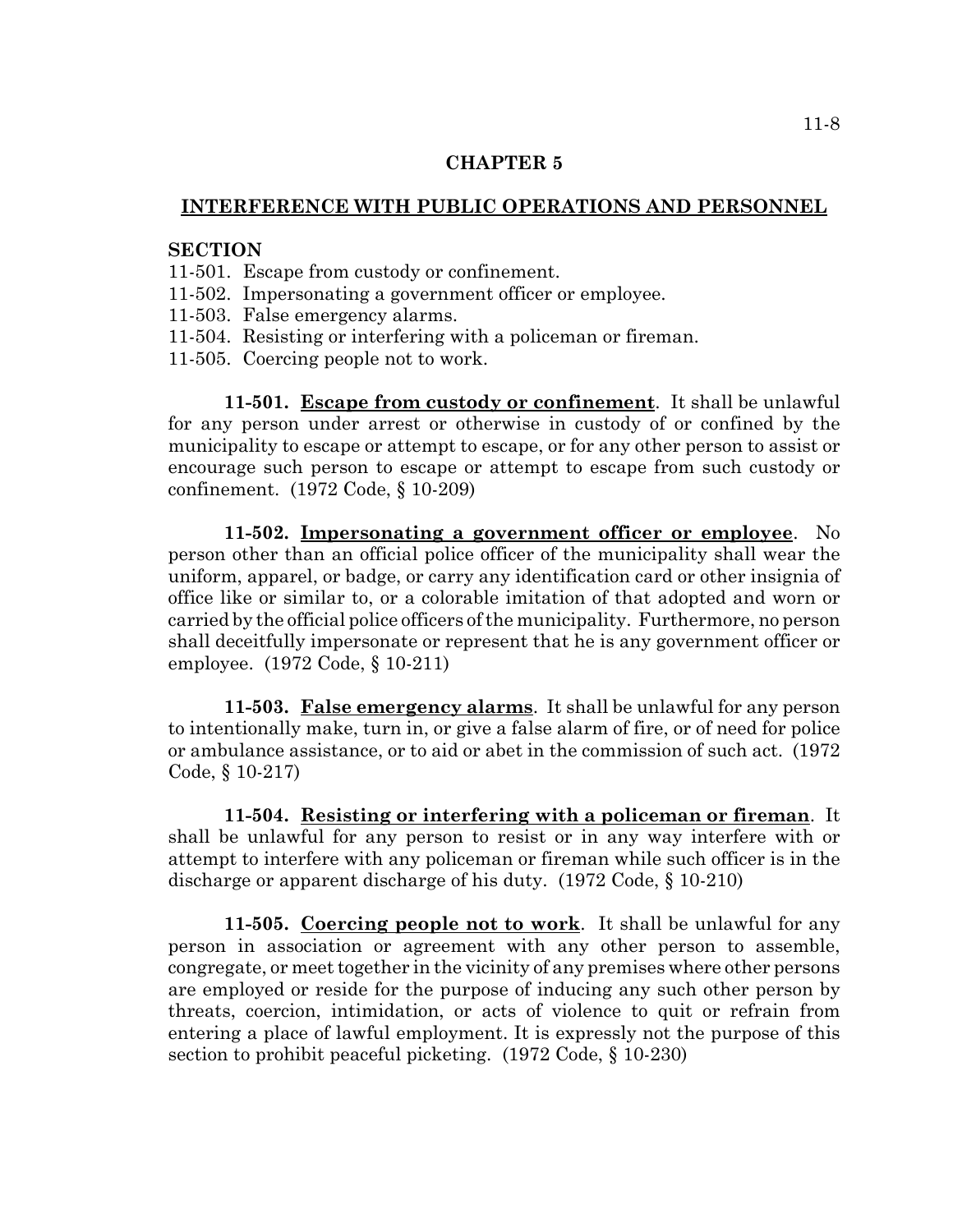#### **FIREARMS, WEAPONS AND MISSILES**

#### **SECTION**

11-601. Air rifles, etc.

11-602. [Repealed.]

11-603. Weapons and firearms generally.

**11-601. Air rifles, etc**. It shall be unlawful for any person in the municipality to discharge an air gun or arrow or a "BB" gun except as follows:

(1) A "BB" gun may be discharged only while shooting at a protected target, either by an adult, or with adult supervision.

(2) An air gun or arrow shall not be discharged, except at an indoor range, or at an approved outdoor location, either by an adult, or with adult supervision present.

(3) Outdoor locations shall be approved by the Manchester Safety Committee, and a list of all approved locations shall be kept by the Manchester Police Department. Any person objecting to a location may petition that committee for a site change or abandonment.

(4) In addition to the approval requirements of subsections  $(2)$  and  $(3)$ , any indoor or outdoor archery range must also have the approval and be in compliance with the rules and regulations of the National Field Archery Association. (1972 Code, § 10-213)

**11-602. [Repealed.]** (1972 Code, § 10-214, as repealed by Ord. #1186, Nov. 2007)

**11-603. Weapons and firearms generally**. It shall be unlawful for any person to carry in any manner whatever, with the intent to go armed, any razor, dirk, knife, blackjack, brass knucks, pistol, revolver, or any other dangerous weapon or instrument except the army or navy pistol which shall be carried openly in the hand. However, the foregoing prohibition shall not apply to members of the united States Armed Forces carrying such weapons as are prescribed by applicable regulations nor to any officer or policeman engaged in his official duties, in the execution of process, or while searching for or engaged in arresting persons suspected of having committee crimes. Furthermore, the prohibition shall not apply to persons who may have been summoned by such officer or policeman to assist in the discharge of his said duties, nor to any conductor of any passenger or freight train of any steam railroad while he is on duty. It shall also be unlawful for any unauthorized person to discharge a firearm within the municipality. (1972 Code, § 10-212)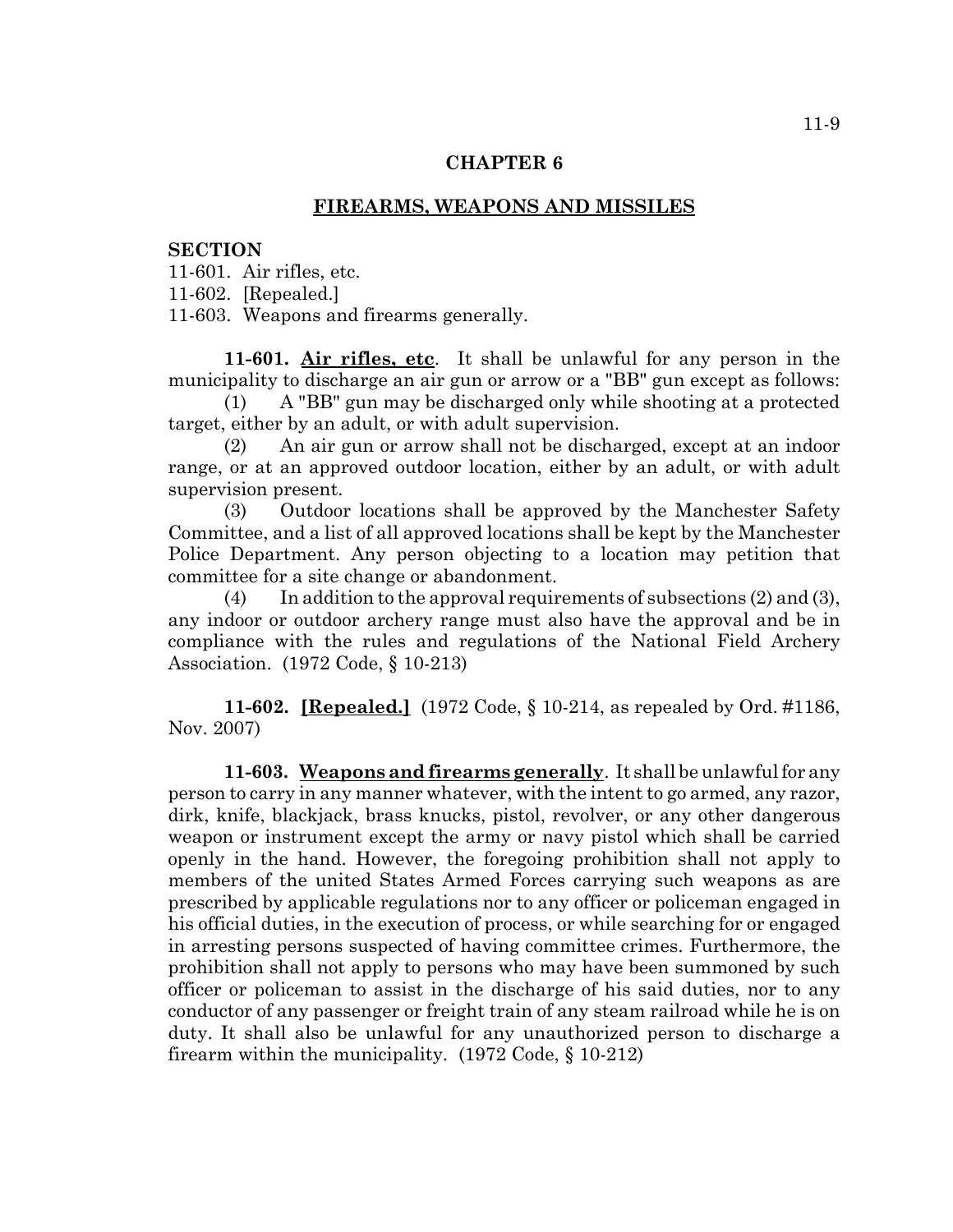# **TRESPASSING, MALICIOUS MISCHIEF AND INTERFERENCE WITH TRAFFIC**

#### **SECTION**

11-701. Trespassing on trains.

11-702. [Repealed.]

11-703. Interference with traffic.

**11-701. Trespassing on trains**. It shall be unlawful for any person to climb, jump, step, stand upon, or cling to, or in any other way attach himself to any locomotive engine or railroad car unless he works for the railroad corporation and is acting the scope of his employment or unless he is a lawful passenger or is otherwise lawfully entitled to be on such vehicle. (1972 Code, § 10-221)

**11-702. [Repealed.]** (1972 Code, § 10-225, as repealed by Ord. #1186, Nov. 2007)

**11-703. Interference with traffic**. It shall be unlawful for any person to stand, sit, or engage in any activity whatever on any public street, sidewalk, bridge, or public ground in such a manner as to prevent, obstruct, or interfere unreasonably with the free passage of pedestrian or vehicular traffic thereon. (1972 Code, § 10-232)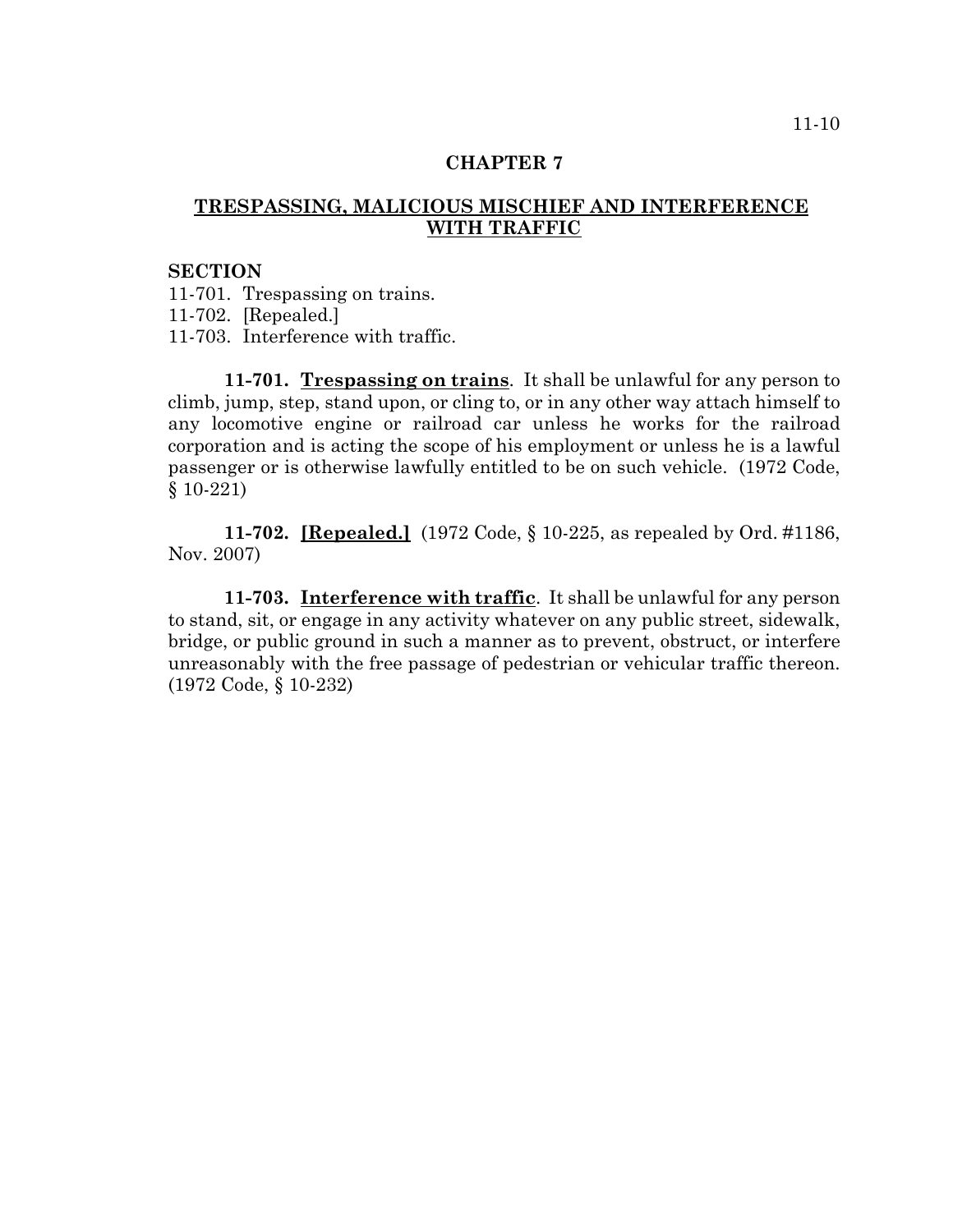#### **MISCELLANEOUS**

### **SECTION**

- 11-801. [Repealed.]
- 11-802. Caves, wells, cisterns, etc.
- 11-803. Posting notices, etc.
- 11-804. Curfew for minors.
- 11-805. Skateboards prohibited.
- 11-806. Hunting prohibited.
- 11-807. Unlawful to be under the influence or possess any drug or chemical substance.
- 11-808. Resale of entertainment admission tickets or tokens prohibited.

**11-801. [Repealed.]** (1972 Code, § 10-223, as repealed by Ord. #1186, Nov. 2007)

**11-802. Caves, wells, cisterns, etc**. It shall be unlawful for any person to permit to be maintained on property owned or occupied by him any cave, well, cistern, or other such opening in the ground which is dangerous to life and limb without an adequate cover or safeguard. (1972 Code, § 10-231)

**11-803. Posting notices, etc**. No person shall fasten, in any way, any show-card, poster, or other advertising device upon any public or private property unless legally authorized to do so. (1972 Code, § 10-226)

**11-804. Curfew for minors**. It shall be unlawful for any minor, under the age of eighteen (18) years to loiter, idle, wander, stroll, or play in or upon the public streets, highways, roads, alleys, parks, playgrounds, or other public places and public buildings between the hours of 9:00 o'clock P.M. and 6:00 o'clock A.M., on Sunday, Monday, Tuesday, Wednesday, Thursday, and Friday of each week, and between the hours of 10:00 o'clock P.M. and 6:00 o'clock A.M. on Saturday of each week; provided, however, that the provisions of this section shall not apply to a minor accompanied by his or her parent, guardian, or other adult person having the care and custody of the minor, or where the minor is upon an emergency errand or legitimate business directed by his parent, guardian, or other adult person having the care and custody of the minor; and, provided further that this section shall not apply to minors going to or returning form church or entertainments of legal character.

It shall also be unlawful for the parent, guardian, or other adult person having the care and custody of a minor under the age of eighteen (18) years to knowingly permit such minor to loiter, idle, wander, stroll, or play in or upon the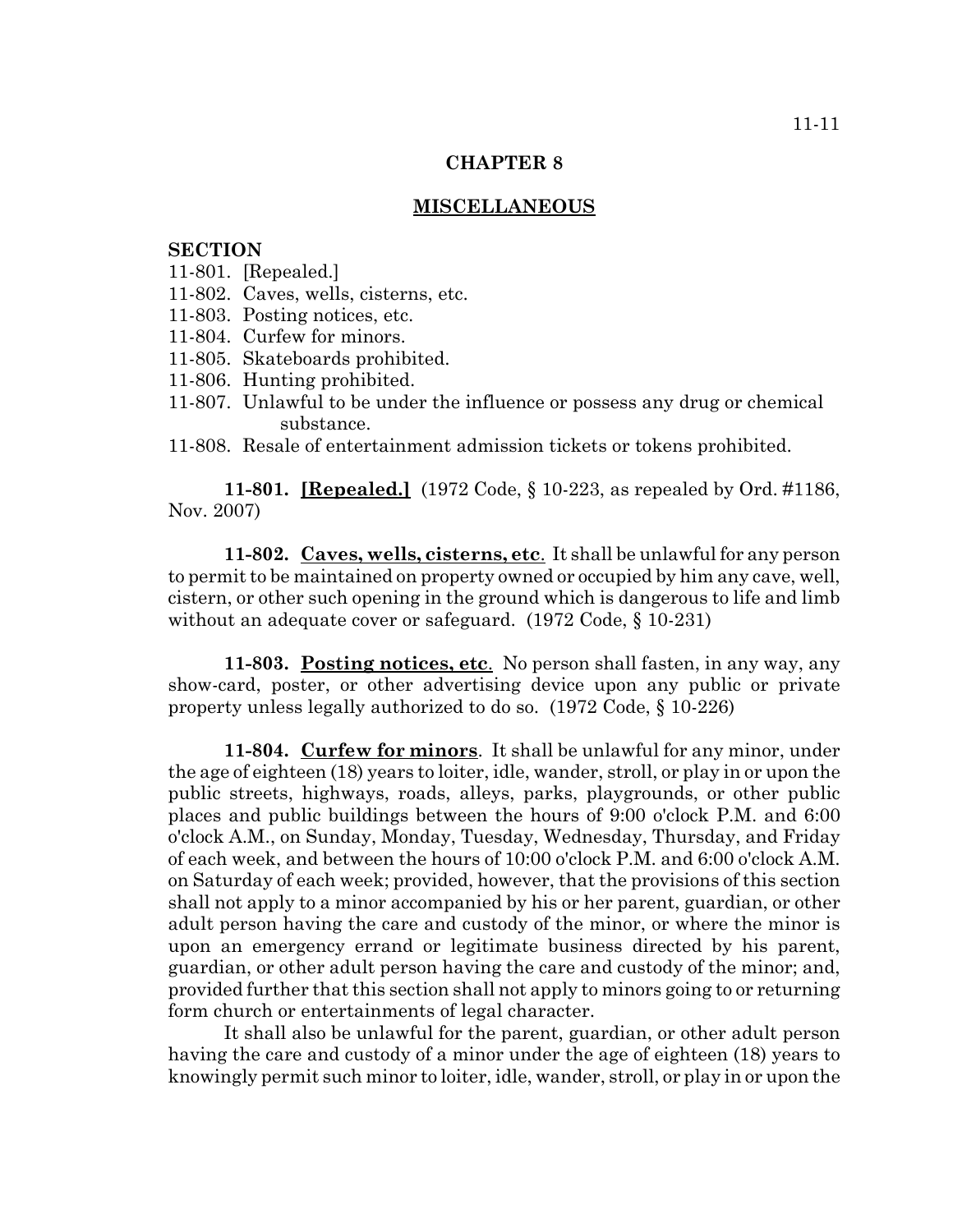public streets, highways, roads, alleys, parks, playgrounds, or other public grounds and public buildings, between the hours and on the days as specified above. (1972 Code, § 10-224)

**11-805. Skateboards prohibited**. It shall be unlawful for any person to operate a skateboard or skates or an object of that nature on a public street or parking lot in a business district during normal business hours, or on a city sidewalk in any district, at any time.

It shall also be unlawful to place a ramp, jump or other device used to force a skateboard, skates or other object of that nature off the pavement of any street or parking lot in a business district during normal business hours, or on a city sidewalk at any time.

It shall also be unlawful to operate a skateboard, skates or other objects of that nature during daylight hours unless the operator is wearing reflective material and yields to all traffic laws applicable to motor vehicles, or under any circumstances, after dark. (1972 Code, § 10-235)

**11-806. Hunting prohibited**. It shall be unlawful for any person to hunt inside the city limits, whether on public or private property, except the owner or someone with his written permission hunting by archery on tracts of 25 acres or more which have been previously approved by the safety committee. (1972 Code, § 10-236)

**11-807. Unlawful to be under the influence or to possess any drug or chemical substance**. (1) It shall be a municipal offense for any person within a public area of the City of Manchester, Tennessee to be under the influence of or possess any drug or chemical substance, the possession of which is made unlawful by Tennessee Code Annotated, § 39-17-402, title 39, chapter 17 of Tennessee Code and/or any drug paraphernalia as defined by as in effect on the date of this section. For the purposes of this section, "public area" shall mean any street, highway, avenue or thoroughfare, no matter how described, whether owned by the federal, state, county or city government, any business open to the public, including parking lots and other ancillary areas, whether or not such business is actually open for business, any public building, park or other facility owned or operated by any government or governmental board, commission or like organization, whether federal, state, county or city, any area generally frequented by the public and/or any area generally accessible by the public whether or not an admission charge is made. A vehicle located in any area defined as a "public area" shall be deemed to be in the public area.

(2) Violations of this section shall be punished by a fine of up to fifty dollars (\$50.00) and court costs.

(3) In addition thereto the court shall impose a remedial incentive of up to five hundred dollars (\$500.00) upon all persons violating this section. Said incentive shall be waived provided the defendant files with the court a negative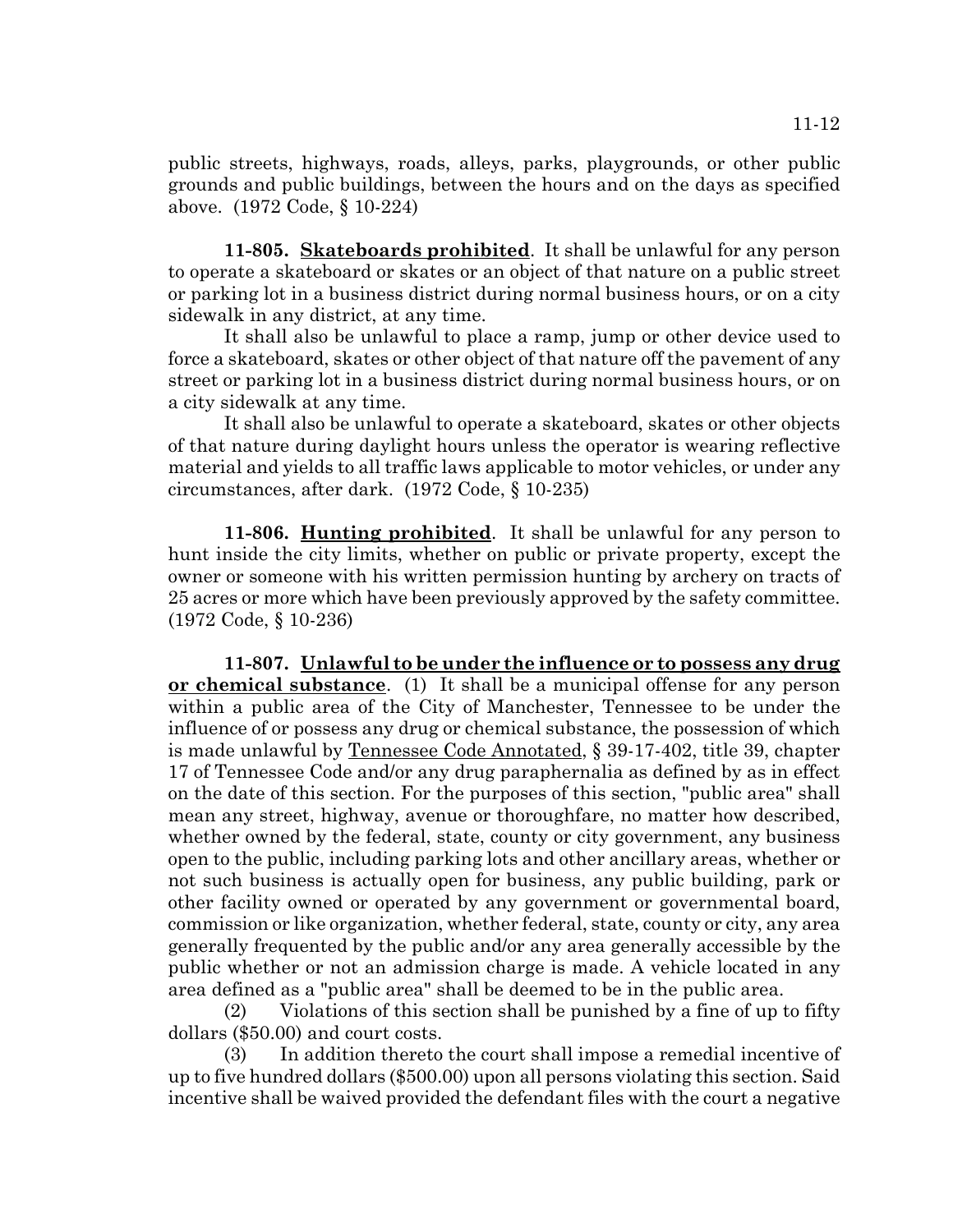drug test for amphetamines, barbiturates, benzodiazepines, cocaine metabolites, marijuana metabolites, methadone, methaqualone, opiates, phencyclidine and propoxyphene, administered to a sample of such person's blood, urine or hair under circumstances indicating its reliability within fifteen (15) days of the date of the offense.

(4) The court may waive such portions of the remedial incentive as it deems appropriate in the event the defendant files with the court a negative drug test for those drugs identified above administered to a sample of such person's blood, urine or hair under circumstances indicating its reliability after fifteen (15) days from the date of the offense. (as added by Ord. #1199, June 2008)

**11-808. Resale of entertainment admission tickets or tokens prohibited.** (1) Public resale of tickets banned. It shall be unlawful for any person or entity to publicly offer for resale within the City of Manchester any ticket, pass, admission card, token, access bracelet or any other evidence of entitlement to admission to an entertainment event. Any person or entity violating this provision shall be fined fifty dollars (\$50.00) for each such ticket, pass, admission card, token, access bracelet or any other evidence of entitlement to admission to entertainment events in his or her possession and shall forfeit each such ticket.

(2) Public resale of tickets defined. Public resale of tickets is defined as the offering for sale, solicitation for sales or actual sale to a member of the public of a ticket, pass, admission card, token, access bracelet or any other evidence of entitlement to an entertainment event. It includes all such offers, solicitations or actual sales except an isolated sale of a ticket, pass, admission card, token, access bracelet or any other evidence of entitlement to admission to entertainment events.

In determining whether the sale is an isolated sale, the court can consider the public nature of the offer or solicitation or the public context of the sale; whether the transaction is offered on an indiscriminate basis; under what conditions the seller acquired the ticket(s); the number of tickets possessed by the seller and what motivated the sale (including but not limited to the reason the seller is not using the ticket himself).

It is the intent of this section to prohibit the resale of tickets for commercial purposes and not to prohibit the sale of tickets by one who intended to attend the event when he/she purchased the tickets; but, due to unforeseen circumstances, it became inconvenient or impossible to attend or if the tickets to be resold were part of a group of tickets (such as season tickets) and the seller simply did not wish to attend certain events.

(3) Tickets in possession subject to forfeiture. Any tickets in the possession of any person found to have violated this section shall be forfeited by such person.